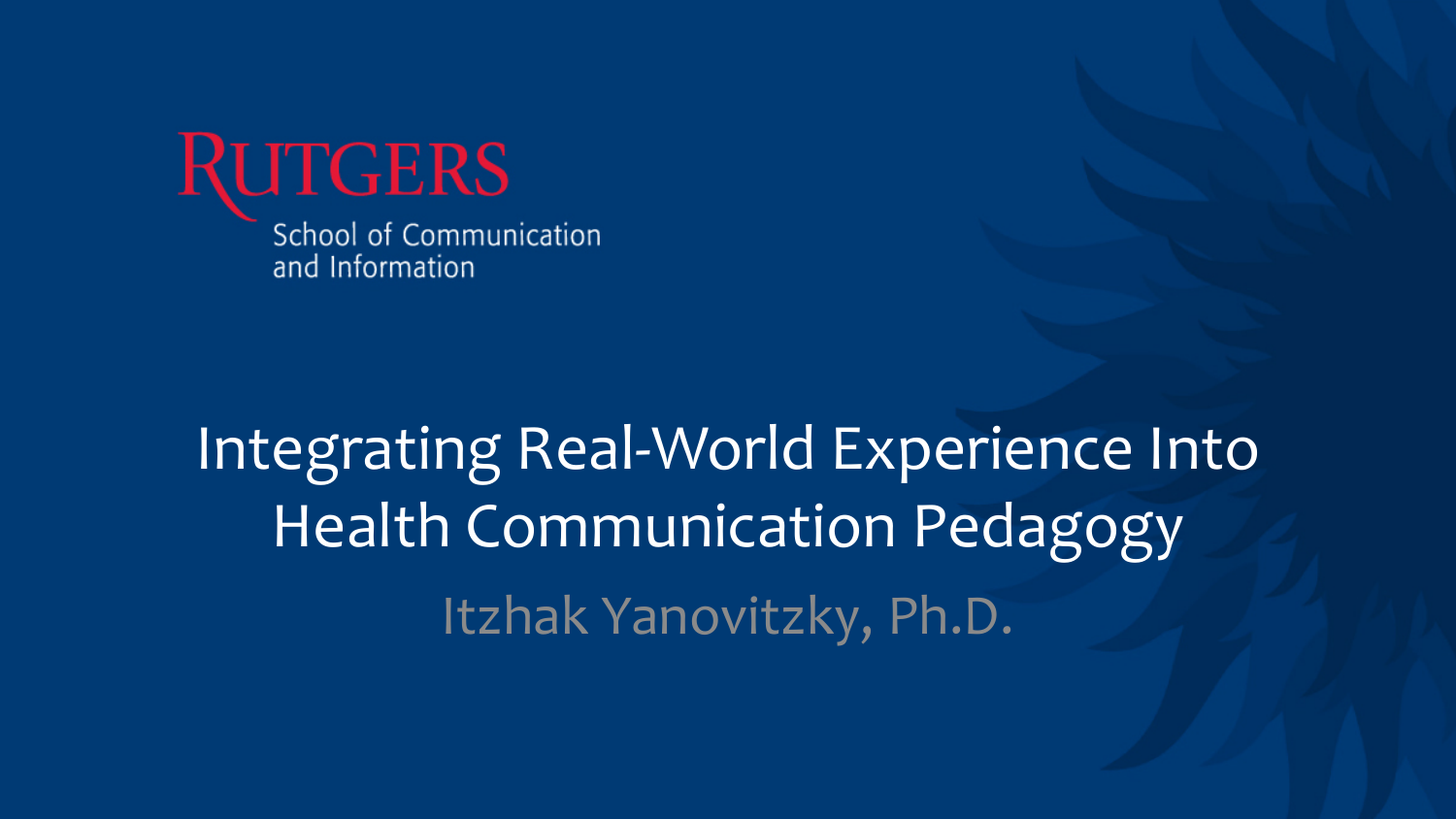

School of Communication and Information

# **Rutgers – SC&I**

Three Intersecting Fields, One Community







Communication dedicated to the advancement of

Journalism and Media **Studies** 

Library and Information Science

- Rutgers is a large, public research university composed of 18 schools and colleges, including a medical school and a school of public health
- School of Communication and Information (SC&I) is a professional school with health and wellness being one of several interdisciplinary themes that cut across the three fields of study (Communication, Journalism & Media Studies, and Library & Information Science)
- The communication department's curriculum is focused on communication systems, processes, and behavior as well as communication skills; Health is an applied context for studying communication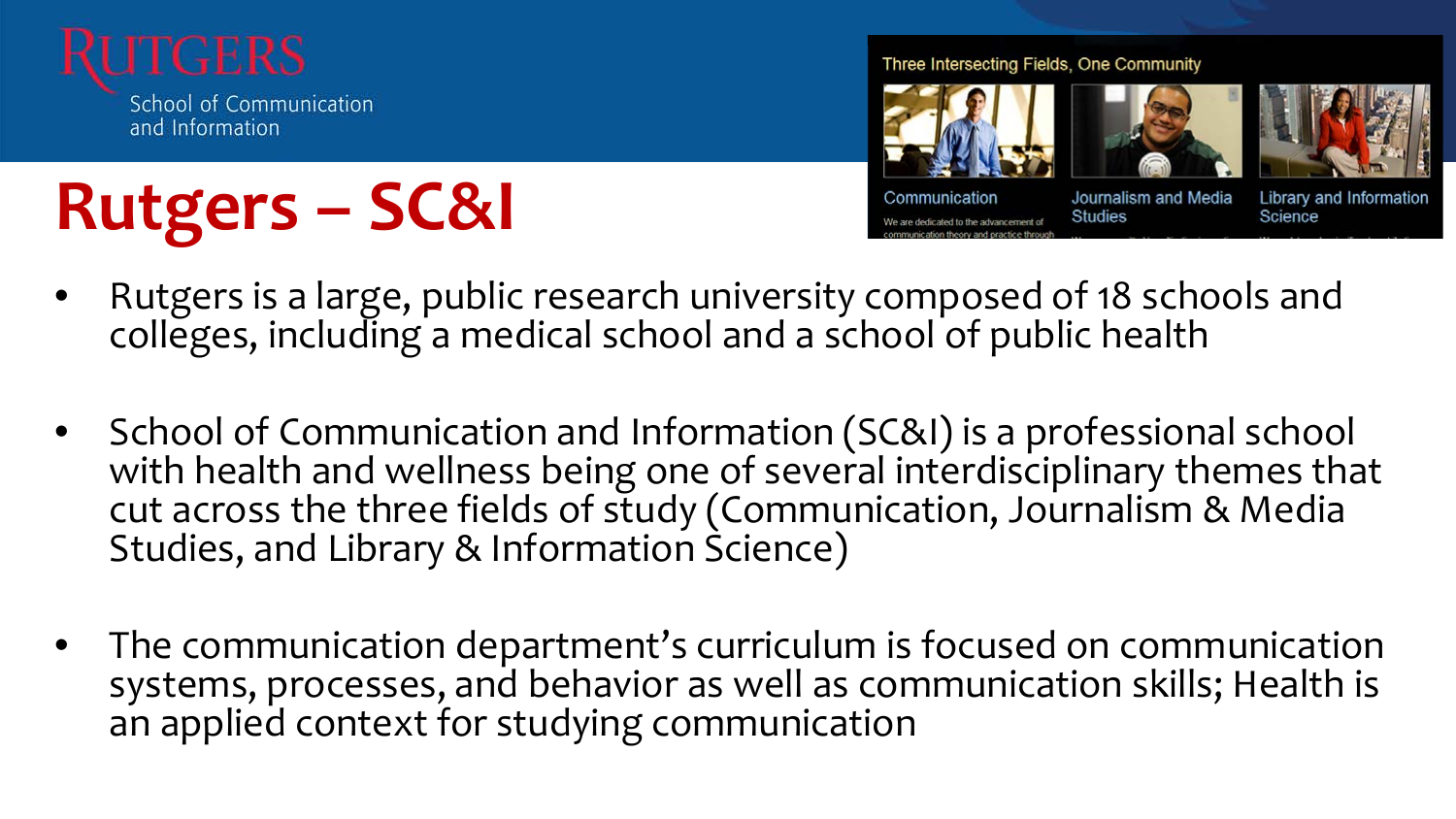

## **Health Communication in the Curriculum**

#### • *Undergraduate Specialization*:

- o Persuasive Communication
- o Health Communication
- o Health Messages & Campaigns
- <sup>o</sup> Communication and Social Change (Social Marketing)
- Advanced Health Communication
- o Health Literacy
- o Patient-Provider Communication
- o Independent Study / Research in Communication



- o Persuasion & Advocacy
- o e-Public Health
- o Community-based organizing
- o Interpersonal health Communication
- o Health Campaigns
- o Health informatics



**Research**

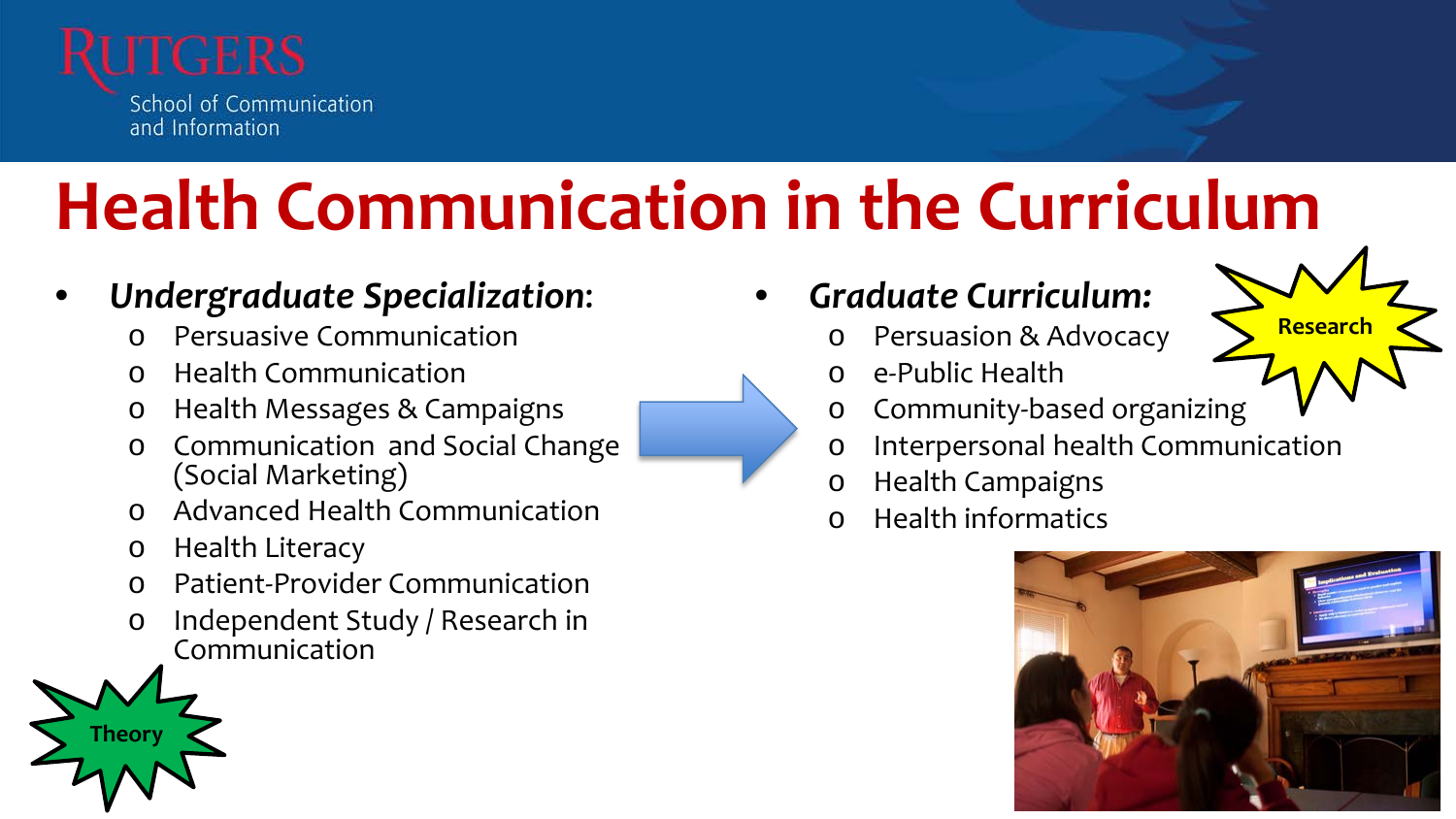

# **Pedagogical Approach**

*Competencies* (move students progressively toward deeper understanding, better skills, and competent performance – i.e., scaffolding):

- <sup>o</sup> *Conceptual knowledge* (know and comprehend major constructs/theories)
- <sup>o</sup> *Problem-solving skills*(analyze problems, research solutions, develop plans)
- <sup>o</sup> *Critical thinking* (evaluate, critique, and reflect on self and others' experiences)
- <sup>o</sup> *Procedural knowledge* (how to design, implement, and evaluate health communication programs)

**IT'S NOT THE DESTINATION IT'S THE JOURNEY** 

*Learning* (use a wide variety of teaching techniques to engage students – i.e., differentiation):



- o Readings
- o Lectures & class discussions
- o In-class simulations & small group activities
- o Case study analysis
- o Applied Project (individual or group project)

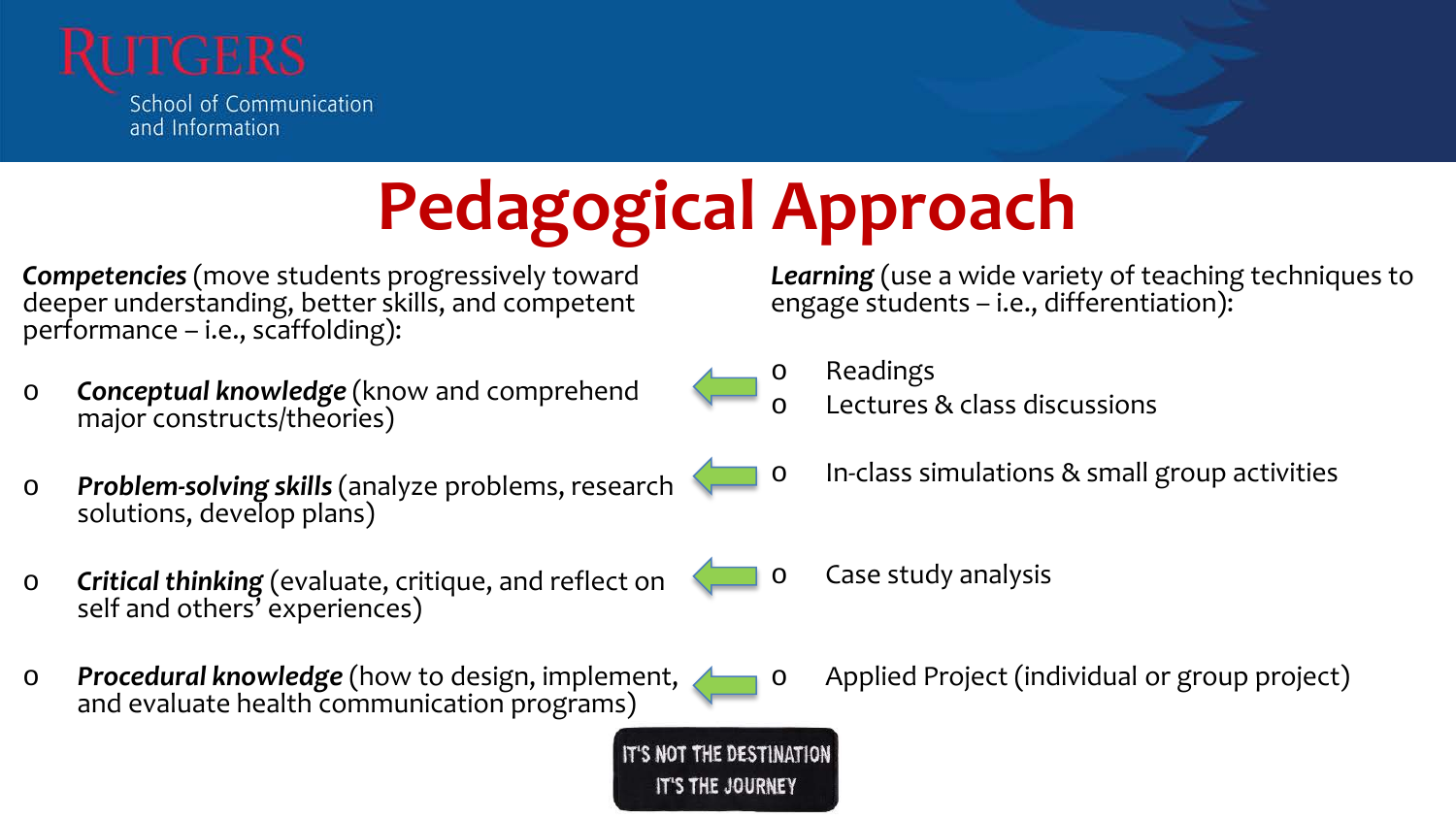

School of Communication and Information

## **Structuring the Learning Experience**



•Theoretical/conceptual piece •Application (example) piece

- •Link to personal experience and/or knowledge
- **Reflection** •Reflect critically on implications

•Reinforce and clarify central ideas •Discuss and demonstrate realworld applications

**Individual Application**<br>• Reflection<br>• Reflection<br>• Paper<br>• Analysis<br>• Paper<br>• Paper<br>• CONDING PAPER **paper(s)** •**Reflection Paper** •**Analysis Paper**

• Simulated<br>
problem<br>
• Small grou<br>
• Small grou<br>
(different<br>
task for ea<br>
group)<br>
• Short<br> **Presentation problem**  •**Small group work (different task for each group)**

•**Short presentation and reflection**

**long**

Applied Project •**Semester-**•**Real or simulated client**

•**Dedicated resources**

•**Constructive Feedback**

**Lecture**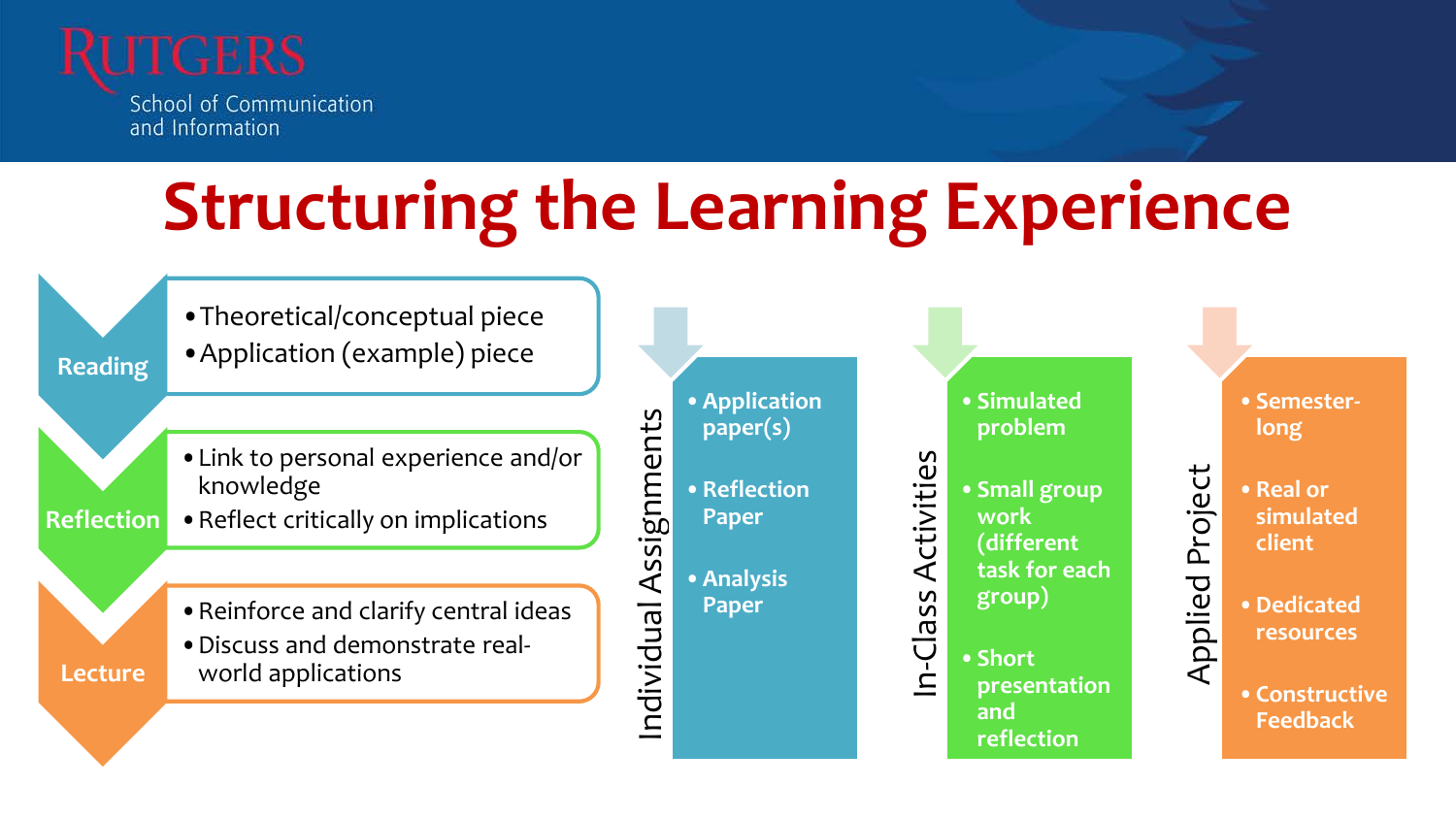



# **The Practicum Experience**

- Research practicum opportunities (work with individual faculty or research teams on existing projects) – emphasis on **promoting change**
- Engaged scholarship opportunities (work with community partners to solve health-related problems in the community) – emphasis on **coaching change**  or community capacity-building strategies (e.g., needs assesement, community asset mapping, community organizing & mobilization, media advocacy / stakeholder communication)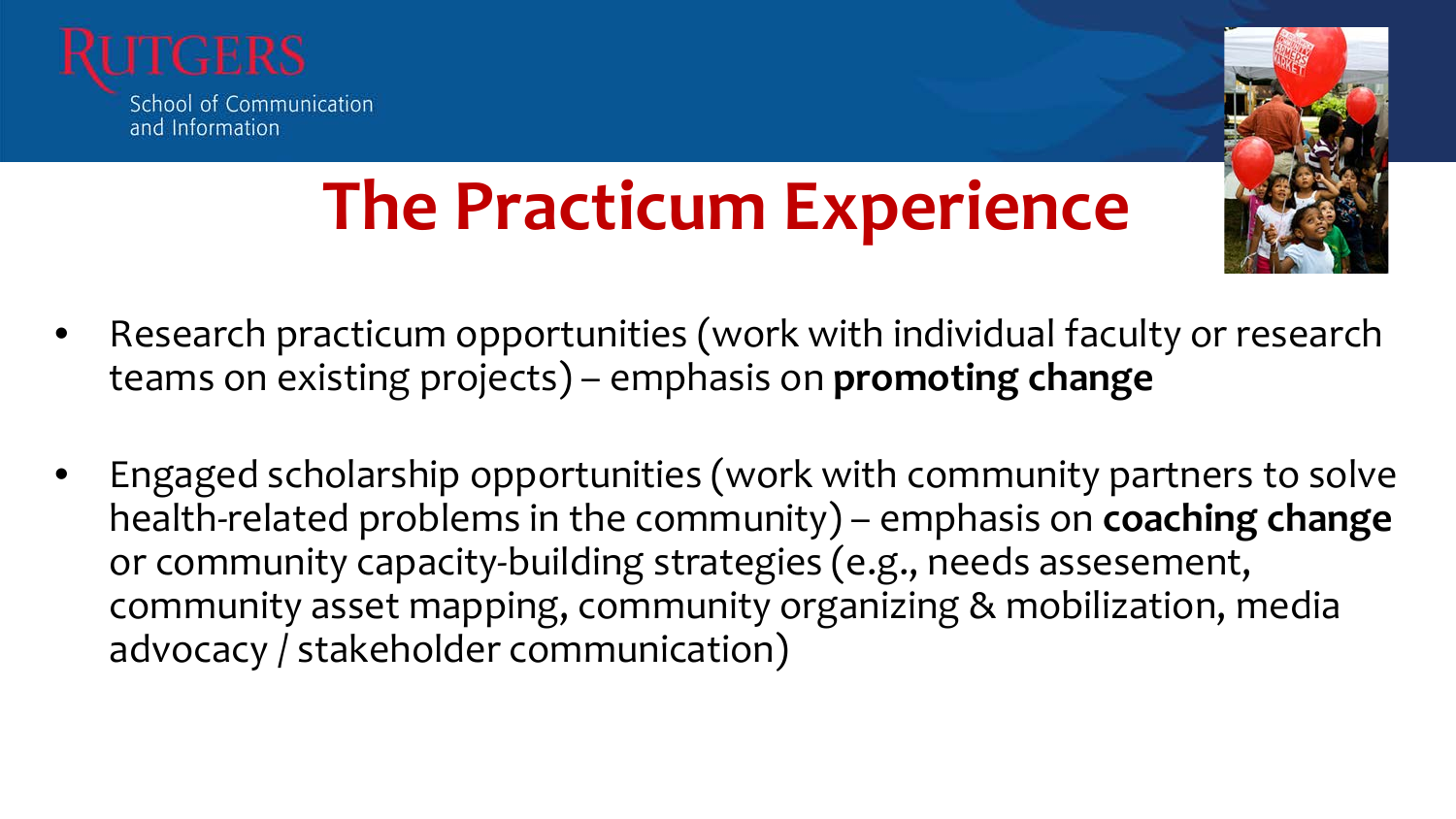

#### **Assessment**

- Rubrics (a guide listing specific criteria for grading or scoring papers, projects, and group activities) – should be sufficiently detailed, taskspecific, and shared with students in advance; should also use identical scaling to permit evaluation of student's progress
- Client or independent expert feedback
- Student feedback (e.g., instructional rating surveys)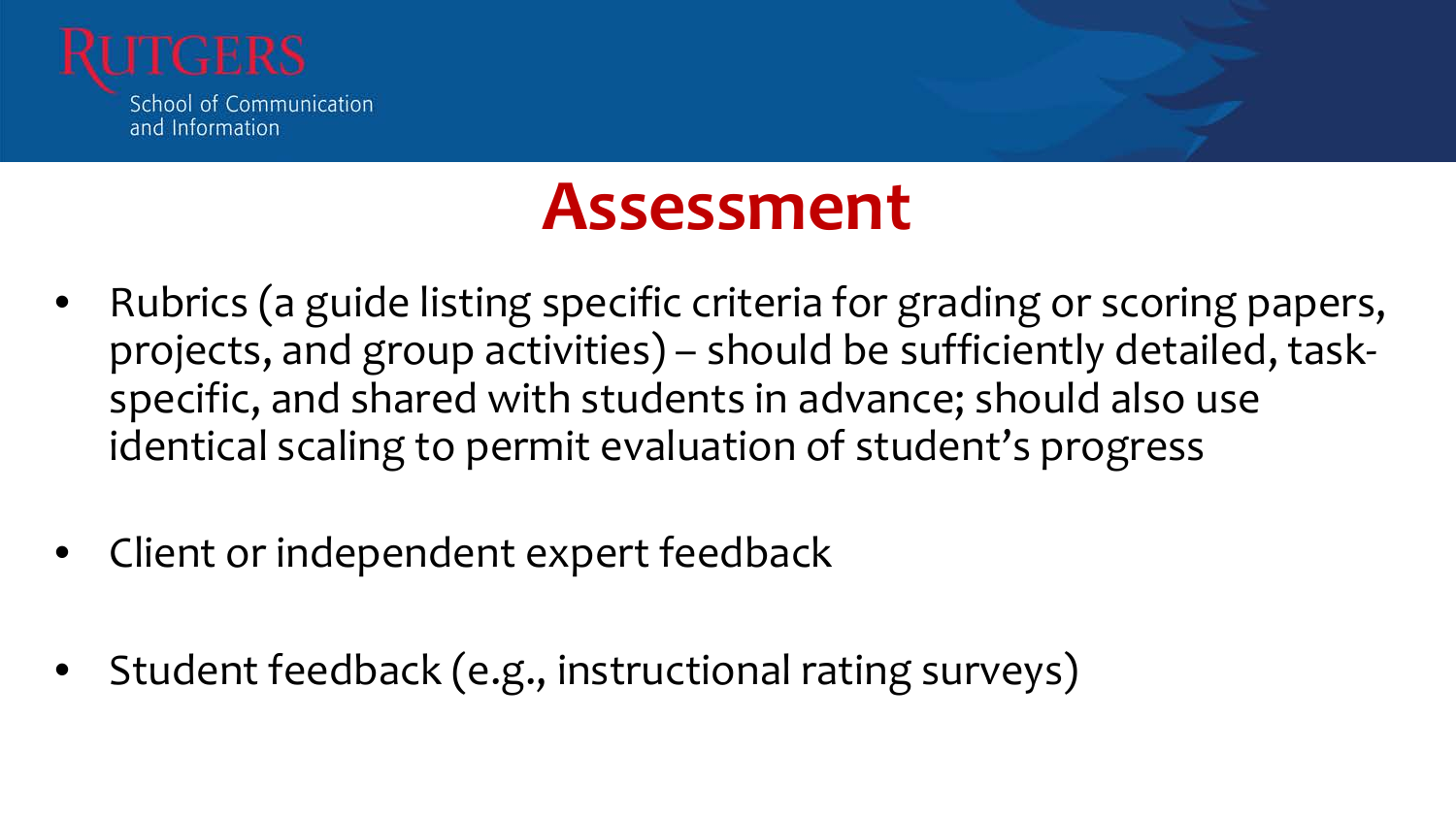

#### **Career Paths**

- Academic (doctoral studies / research/teaching faculty positions)
- Non-profit sector (e.g., health educator, communication specialist, project manager)
- Corporate/industry (e.g., community outreach or corporate social responsibility officers)
- Government (policy, research)